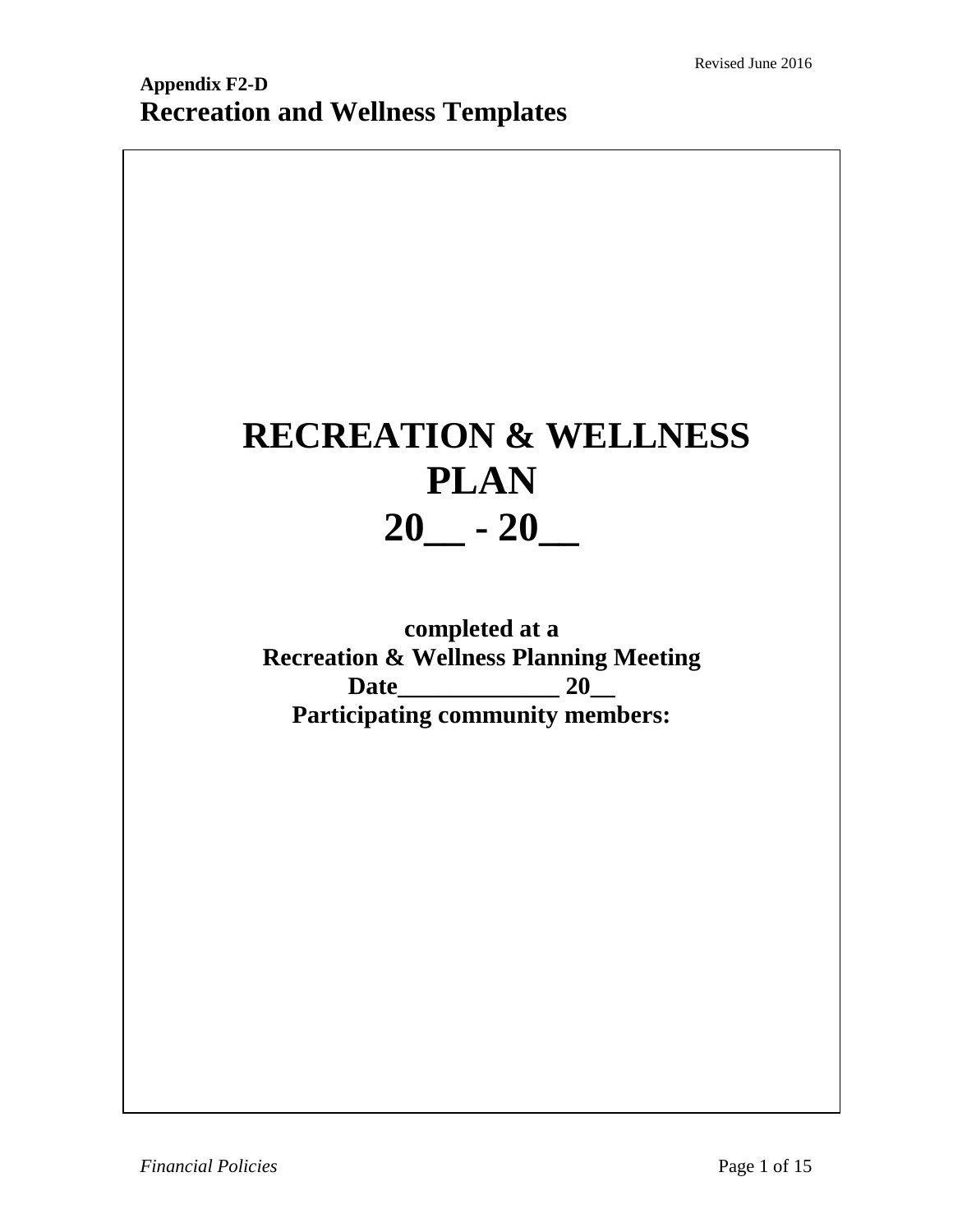# **Table of Contents**

| Page |
|------|
|      |
|      |
|      |
|      |
|      |
|      |
|      |
|      |
|      |
|      |
|      |
|      |
|      |
|      |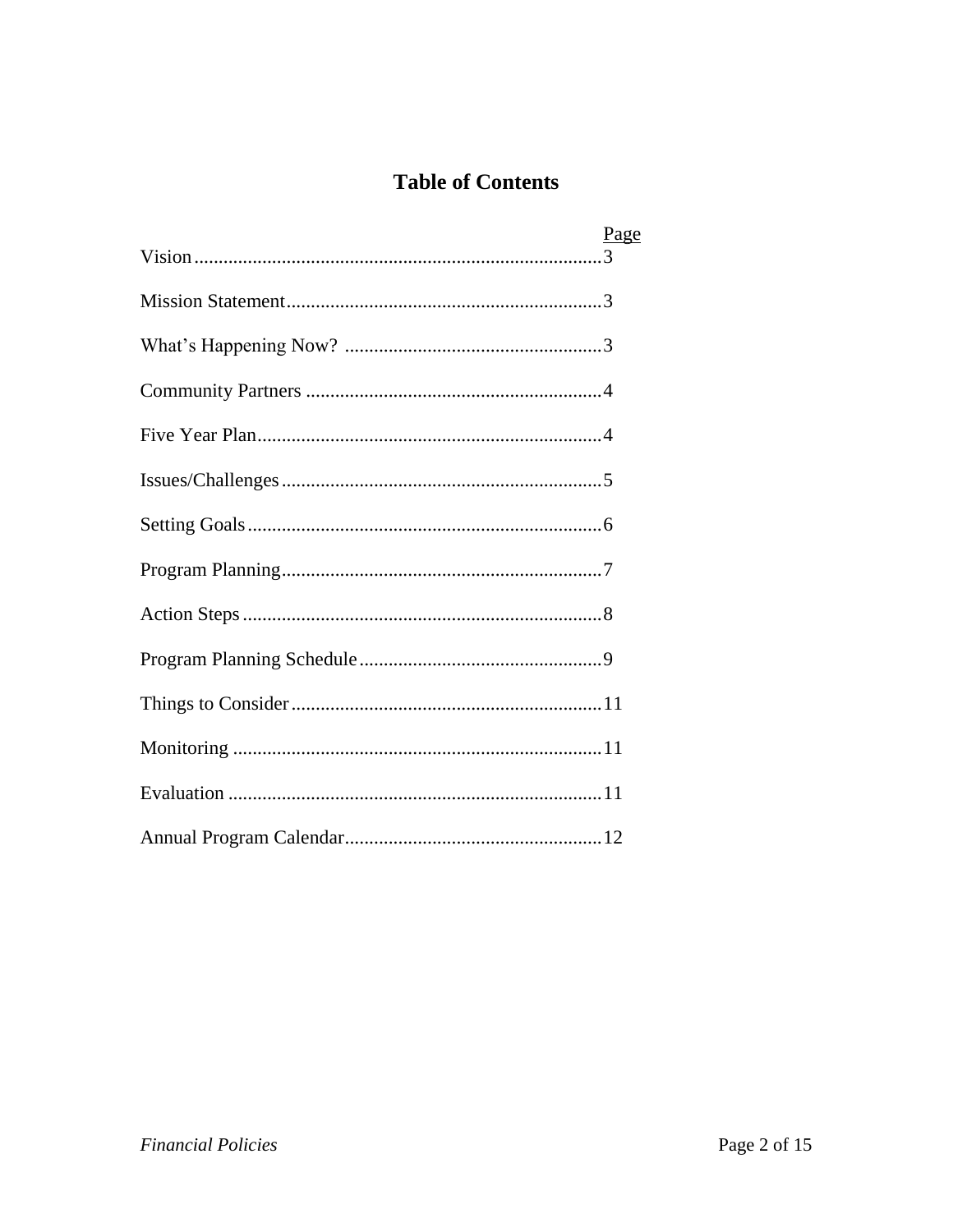#### **VISION**

What is the preferred future for recreation and wellness in the community over the next five years? Close your eyes and imagine what kinds of things you see in the community if your plan succeeds.

## **MISSION STATEMENT**

This is a tool to help the community stay on track. It describes the purpose of the recreation and wellness program or its reason for being.

## **WHAT'S HAPPENING NOW?**

Take a few minutes and list some positive things that are currently happening in your community or that have happened over the past year. This could include positive programs and events or strengths such as good volunteers or community support. As we work through this plan, these positives and strengths will help us shape the plan*.* This will become your *baseline* information or starting point for measuring progress. Don't forget to mention activities sponsored by other groups or agencies in the community (ie. RCMP, school, recreation committee).

- $\bullet$
- $\bullet$
- $\bullet$
- $\bullet$
- $\bullet$
-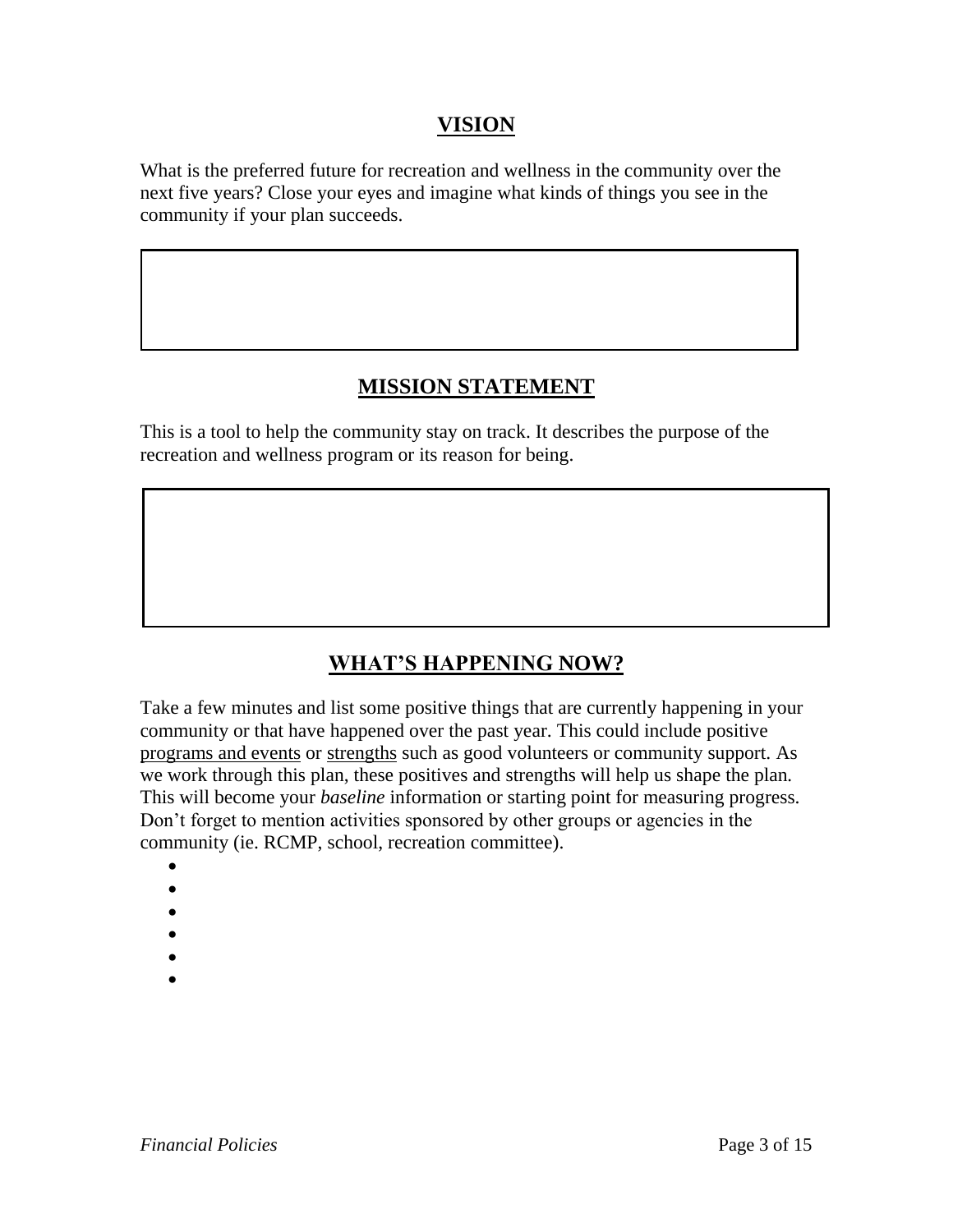## **COMMUNITY PARTNERS**

Now, think about all of the different organizations, groups, clubs, neighboring communities and/or people in your community who can get involved to help make this plan successful. Don't forget to include your recreation committee.

*Group or Club What do or can they do?*

- $\bullet$
- $\bullet$
- $\bullet$
- $\bullet$
- $\bullet$

Are these groups part of this planning process? Would they be more committed to the plan if they were?

### **FIVE YEAR PLAN**

Your plan should be built around the things that you want to accomplish and the challenges that need to be overcome to reach your goals. Some factors will influence when each priority will be worked on:

- Resources (money and people)
- Importance to the community and council
- Time available
- Scheduling don't plan too much the first year

| <b>Issue</b> | Year<br>20 | Year<br>20 | Year<br>20 | Year<br>20 | Year<br>20 |
|--------------|------------|------------|------------|------------|------------|
| #1           |            |            |            |            |            |
| #2           |            |            |            |            |            |
| #3           |            |            |            |            |            |
| #4           |            |            |            |            |            |
| #5           |            |            |            |            |            |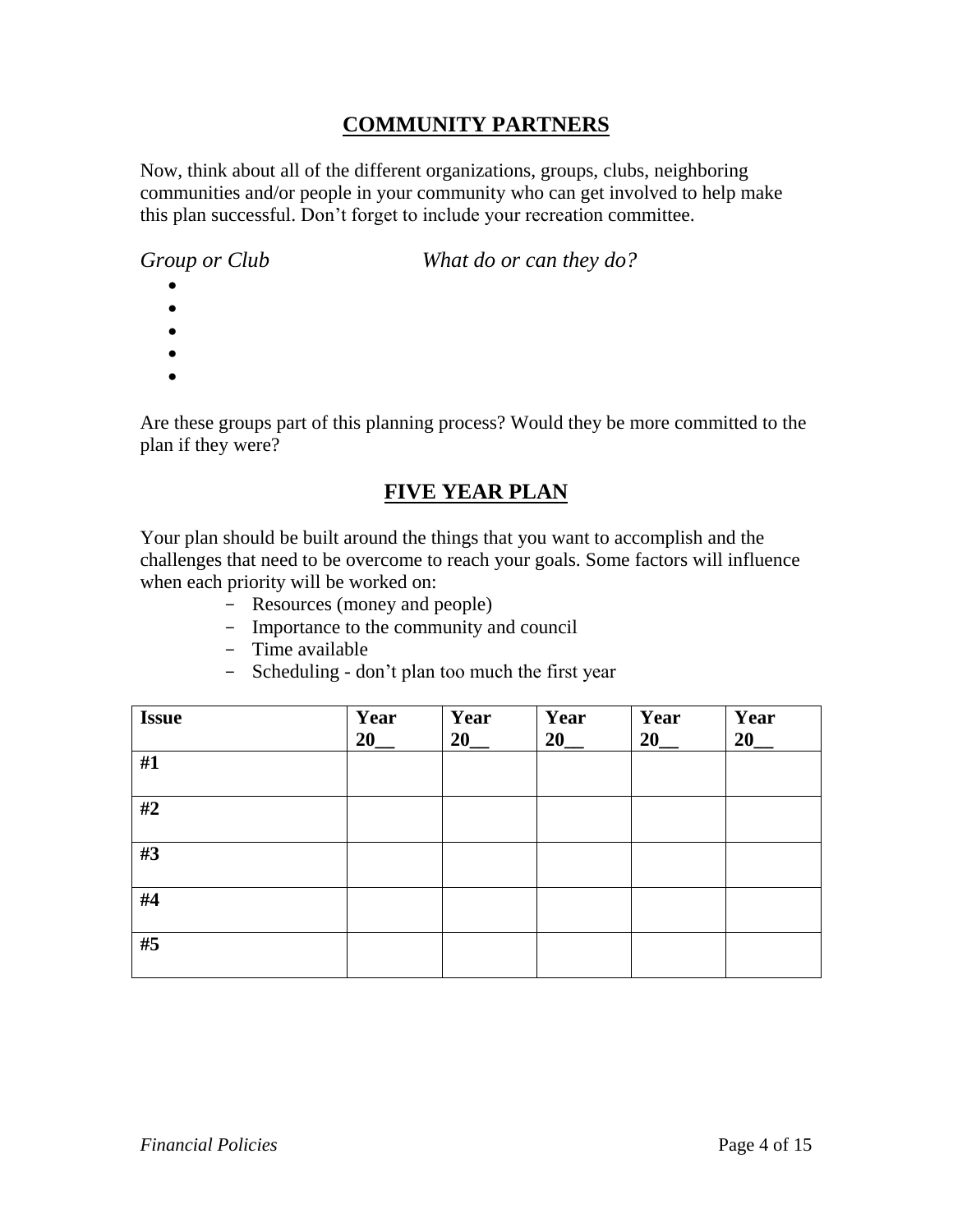## **ISSUES/CHALLENGES**

Which of the issues or challenges can you work on this year? Which can be done in year 2, 3, 4 or 5? When we answer these questions, we can shape how our plan will look for this year. Look at where your community recreation and wellness program is now and look at your vision. What is lacking? Is addressing these gaps important to reaching your vision?

Identify issues or challenges that affect the quality of life in your community.

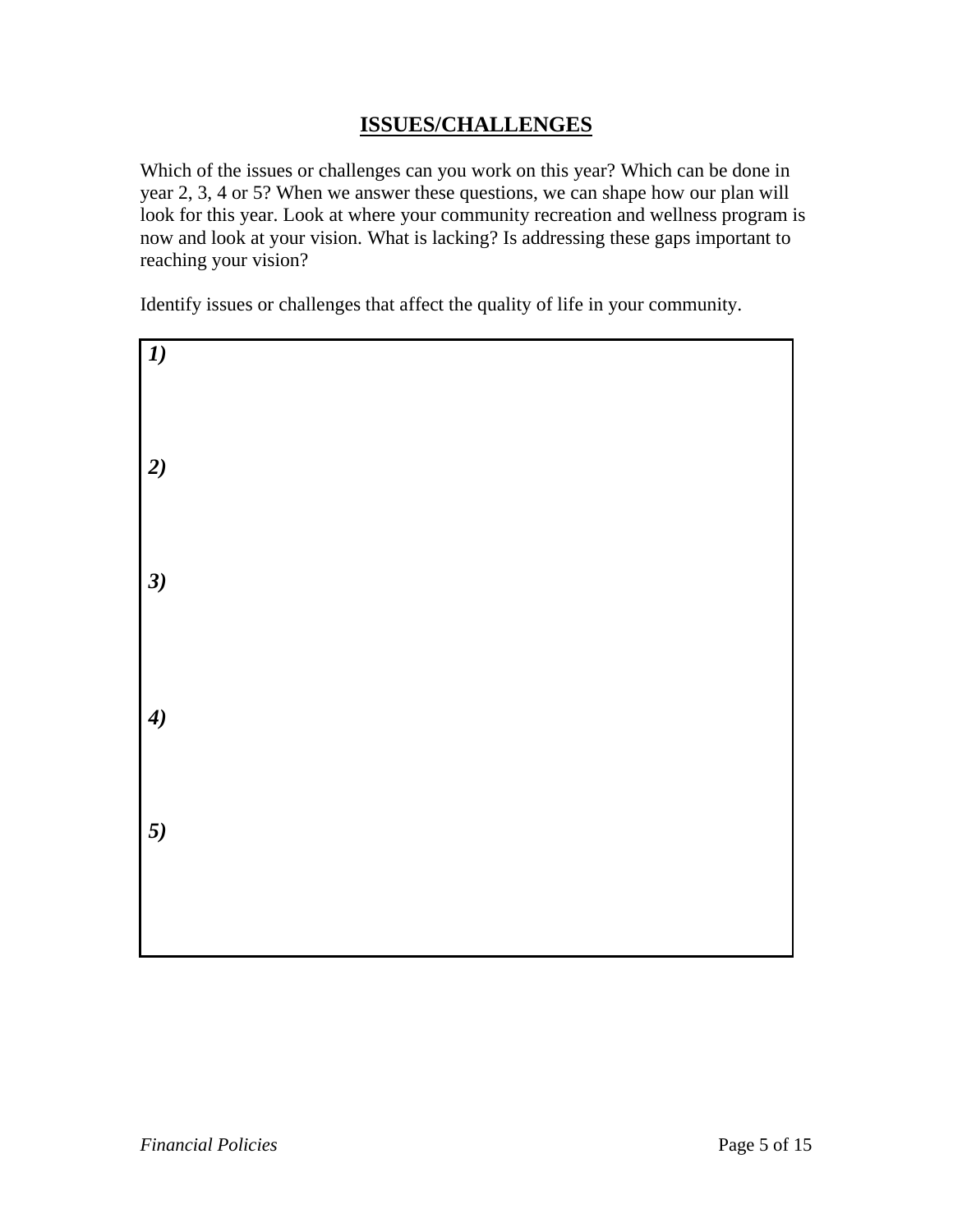#### **SETTING GOALS**

It is important not to take on too much, so it is suggested that you begin by focusing on your top three priorities. With the issues identified we can now develop broad statements (goals) that the recreation and wellness program is to accomplish in each of the areas. Each issue should have two or three goals.

Goals should be clear and specific and describe what we have to do.

Issue  $#1 -$ *Goals 1) 2)* 3) Issue #2 - *Goals 1) 2) 3)* Issue  $#3 -$ *Goals 1) 2) 3)*

#### *Sample Goals*

*Issue #1 - Careless use of snowmobiles & ATV's by youth* 

*Goals*

- *1) public awareness for youth on safe practices*
- *2) public awareness for parents and adults*
- *3) develop and enforce regulations*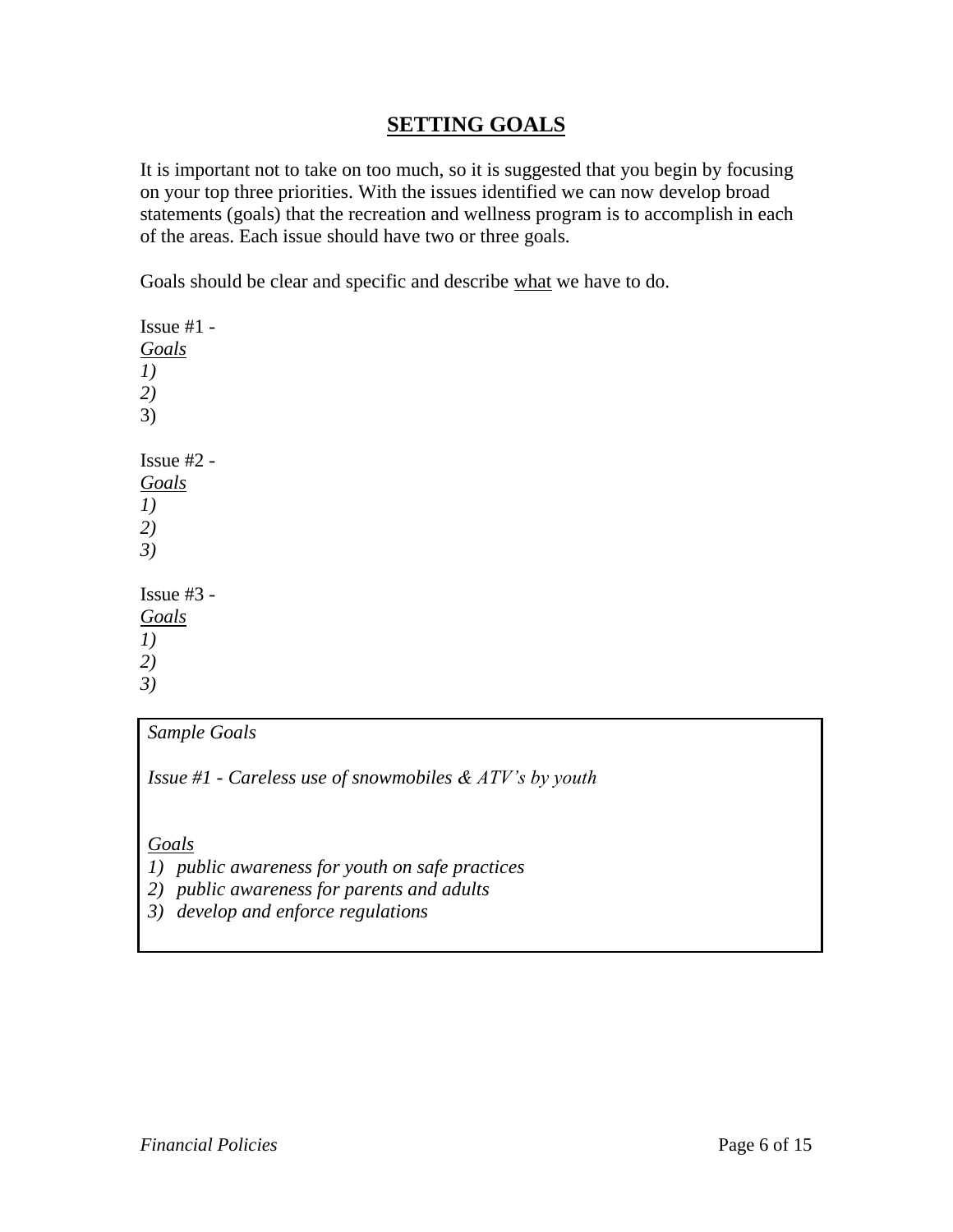## **PROGRAM PLANNING**

Goals are simple statements of what has to get done. PROGRAM PLANNING is more specific and describes how to accomplish the goals.

PROGRAM PLANNING will be the actual programs and events that the recreation and wellness program delivers throughout the year.

Your PROGRAM PLANNING will be listed in your program planning schedule for each month of the entire year. A calendar is also included, so that people can look at the entire year of programming at a glance.

*Sample Program Plan*

*Issue #1 - Careless use of snowmobiles & ATV's by youth* 

*Goals*

- *1) public awareness for youth on safe practices*
- *2) public awareness for parents and adults*
- *3) develop and enforce regulations*

Program Plan for Goal 1

Host a "hands on" safety workshop at school by June 30.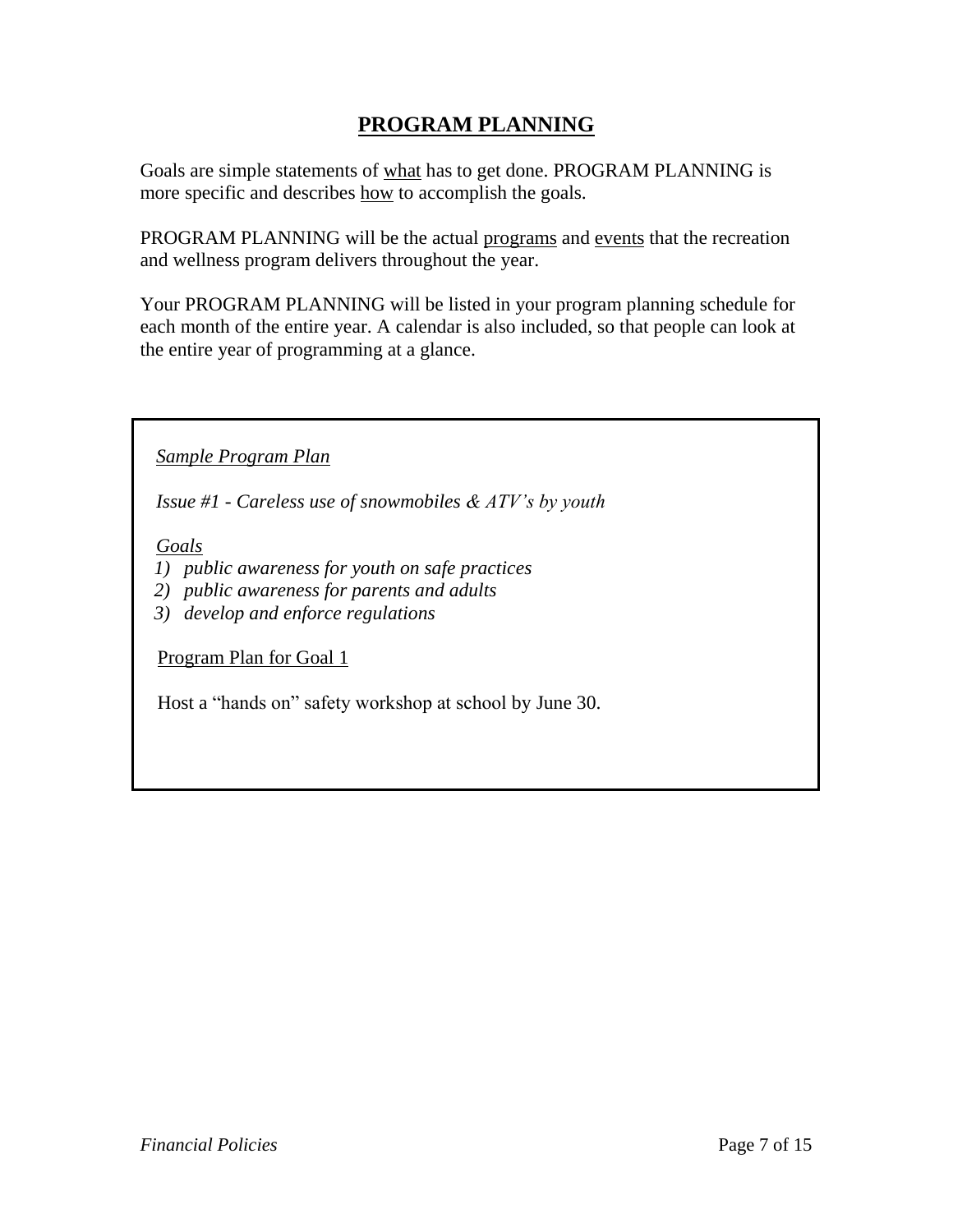## **ACTION STEPS**

Action steps are the essence of planning. They define the individual tasks that need to be completed to deliver each program. Each action step should include what is to be done, who is going to do it and when.

*Sample Action Steps*

*Issue #1 - Careless use of ATV's by youth* 

*Goals*

- *1) public awareness for youth on safe practices*
- *2) public awareness for parents and adults*
- *3) develop and enforce regulations*

Program Plan for Goal 1

Host "hands on" safety workshop at school by June 30.

Action Steps

| Tasks                             | Who       | When  |
|-----------------------------------|-----------|-------|
| Contact Manitoba Public Insurance | Nancy     | April |
| Partner with school               | Richard   | April |
| Partner with RCMP                 | Richard   | April |
| Promote and advertise             | Nancy     | May   |
| Develop workshop agenda           | Committee | May   |
| Confirm participants              | Nancy     | June  |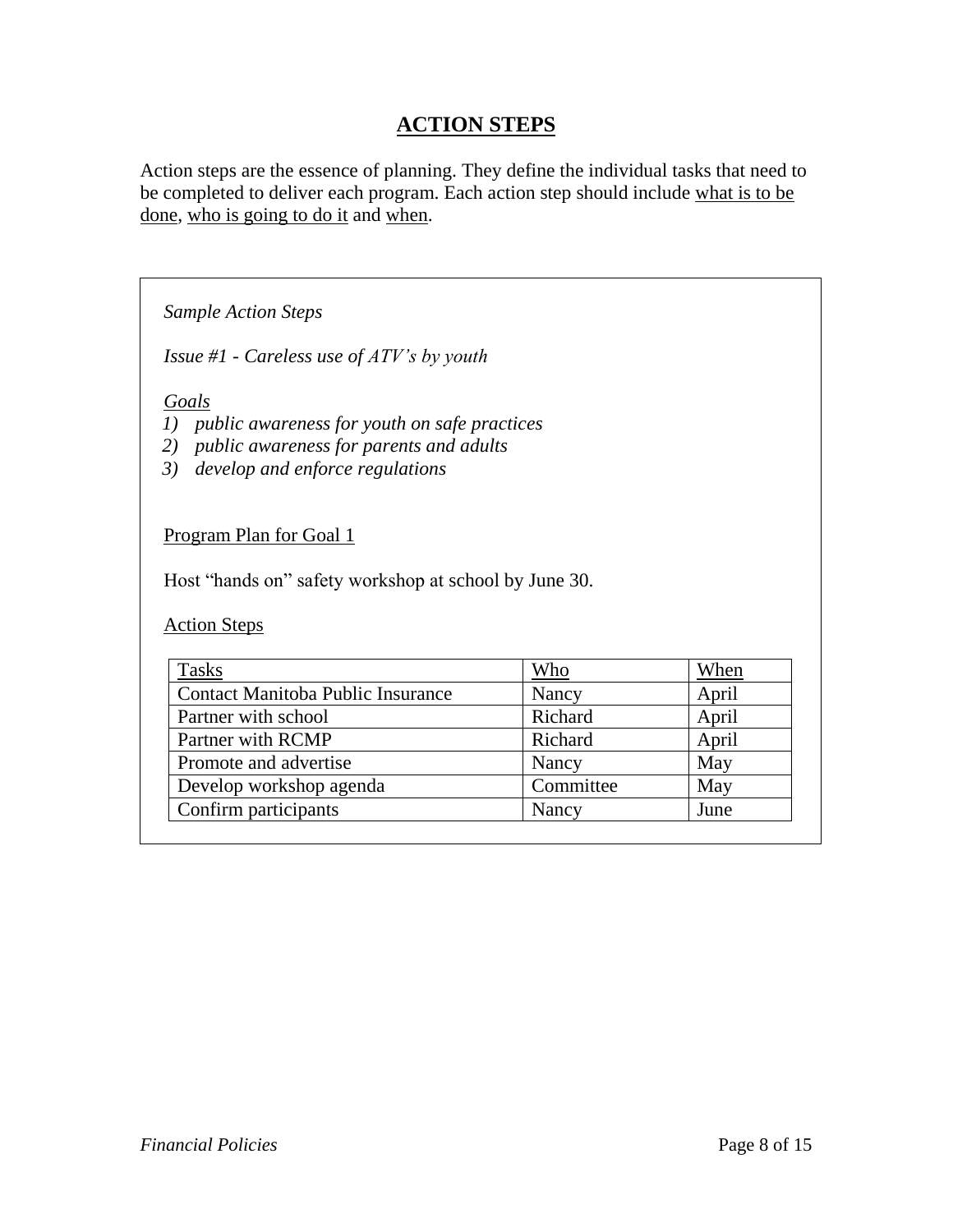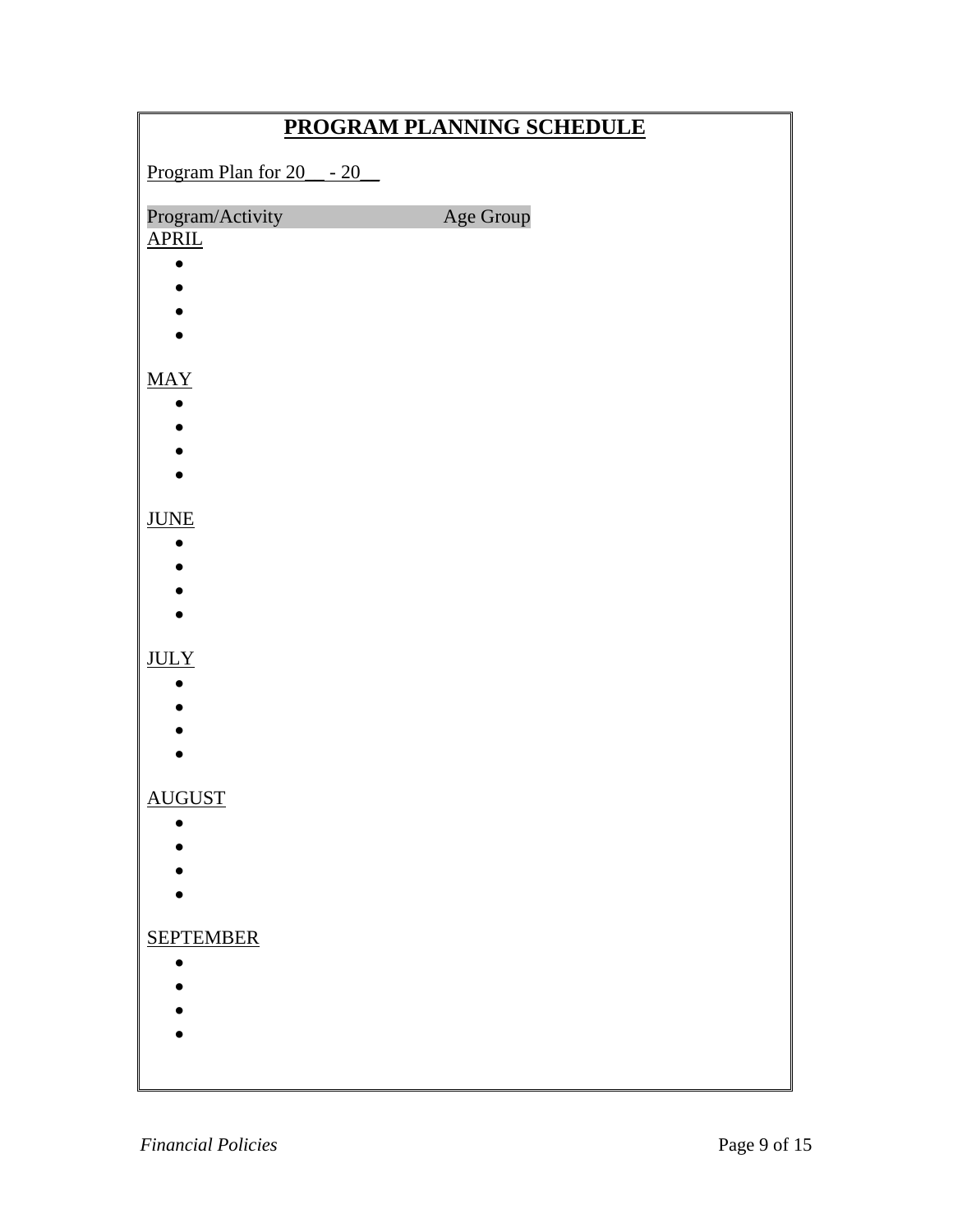| Program Plan for 20 __ - 20 |           |
|-----------------------------|-----------|
| Program/Activity            | Age Group |
| <b>OCTOBER</b>              |           |
|                             |           |
|                             |           |
|                             |           |
| <b>NOVEMBER</b>             |           |
|                             |           |
|                             |           |
|                             |           |
| <b>DECEMBER</b>             |           |
|                             |           |
|                             |           |
|                             |           |
|                             |           |
| <b>JANUARY</b>              |           |
|                             |           |
|                             |           |
|                             |           |
| <b>FEBRUARY</b>             |           |
|                             |           |
|                             |           |
|                             |           |
| <b>MARCH</b>                |           |
|                             |           |
|                             |           |
|                             |           |
|                             |           |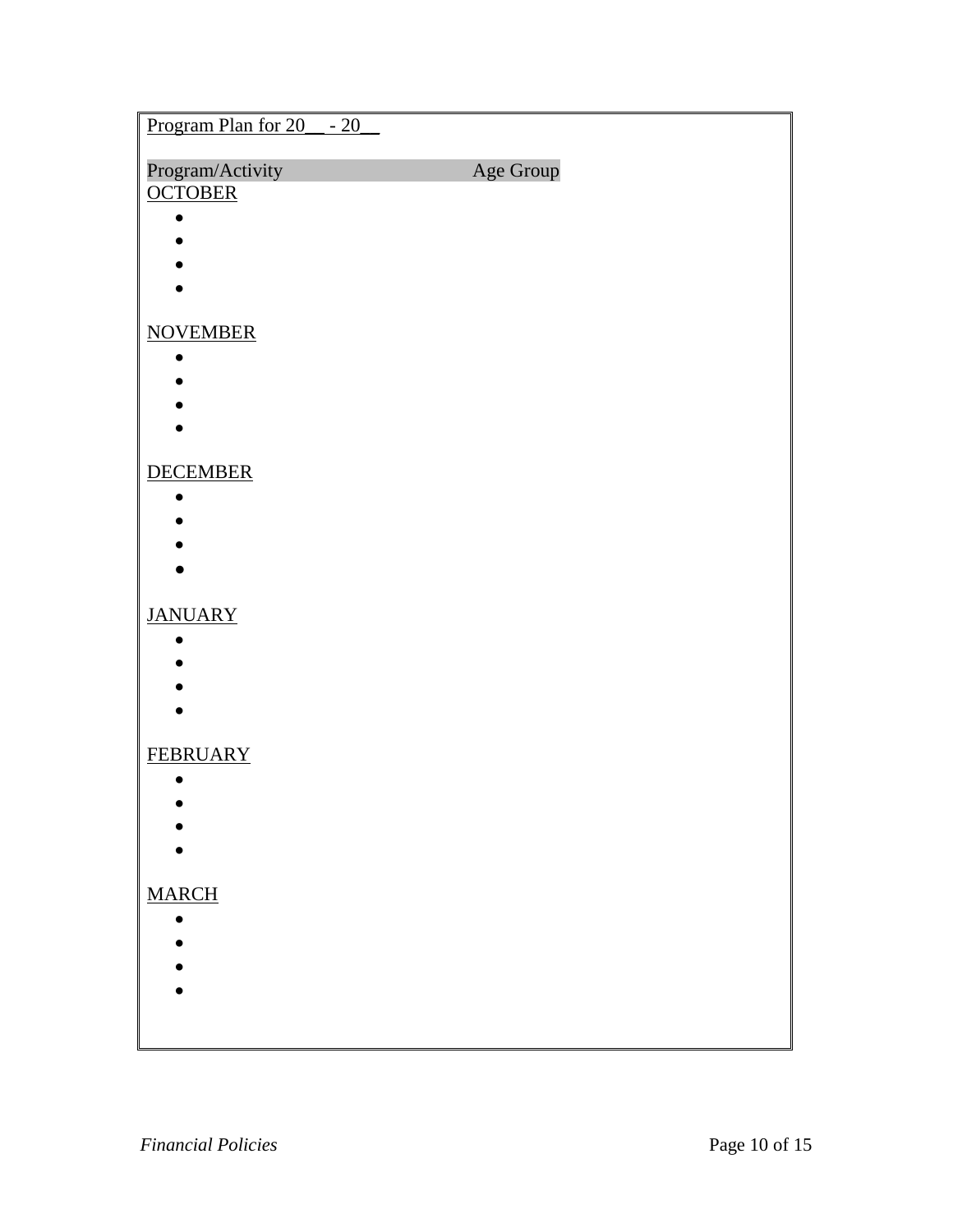## **THINGS TO CONSIDER**

Before moving on, answer the following questions:

- Are there programs for all age groups?
- Are programs balanced between summer and winter?
- Do we have a variety of programs planned? (physical, social, cultural, educational, creative)
- Are the programs and timelines realistic and achievable?
- Will the plan be implemented? By who?
- Are there people to carry out the plan and are they committed?
- Is the workload realistic for the various people?
- Is the plan flexible?
- Will the plan be seen and understood by the community?
- Is the council committed to the plan?
- Is the plan consistent with the vision?

### **MONITORING**

Monitoring is the ongoing process that tracks how you are doing. Are you following through with the planned programs? Are you following the action steps and timelines? Has anything happened that would affect your plan?

Schedule regular meetings with your recreation committee and council to monitor the plan and keep council updated on activities and programs. Review your program report at these meetings. It is very important that council be aware and supportive of recreation and wellness programming in the community.

## **EVALUATION**

A regular evaluation of the plan allows you as recreation director and your recreation committee to step back and think about how things are going. At least every season the recreation staff and council should do an evaluation.

Think about:

- $\triangleright$  The past few months what have we done so far?
- $\triangleright$  The present how are things going now?
- $\triangleright$  The future what changes do we need to make?

Planning is a cycle. Periodically review your results, update your current status and revise your plan as required.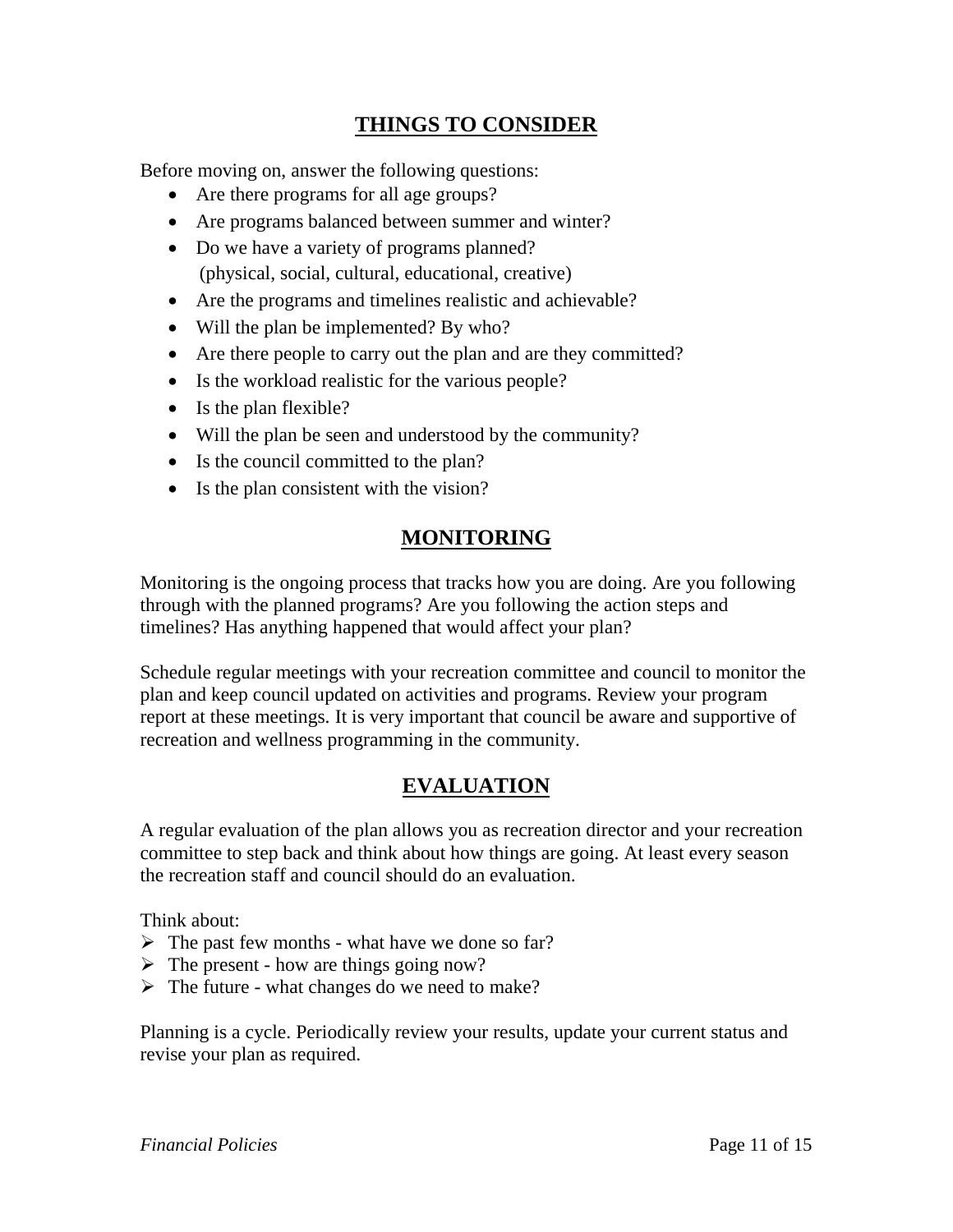# **ANNUAL PROGRAM CALENDAR**

## **20\_\_ to 20\_\_**

| April          | May           | $\overline{\underline{\text{June}}}$ |
|----------------|---------------|--------------------------------------|
| July           | <b>August</b> | September                            |
| October        | November      | December                             |
| <b>January</b> | February      | March                                |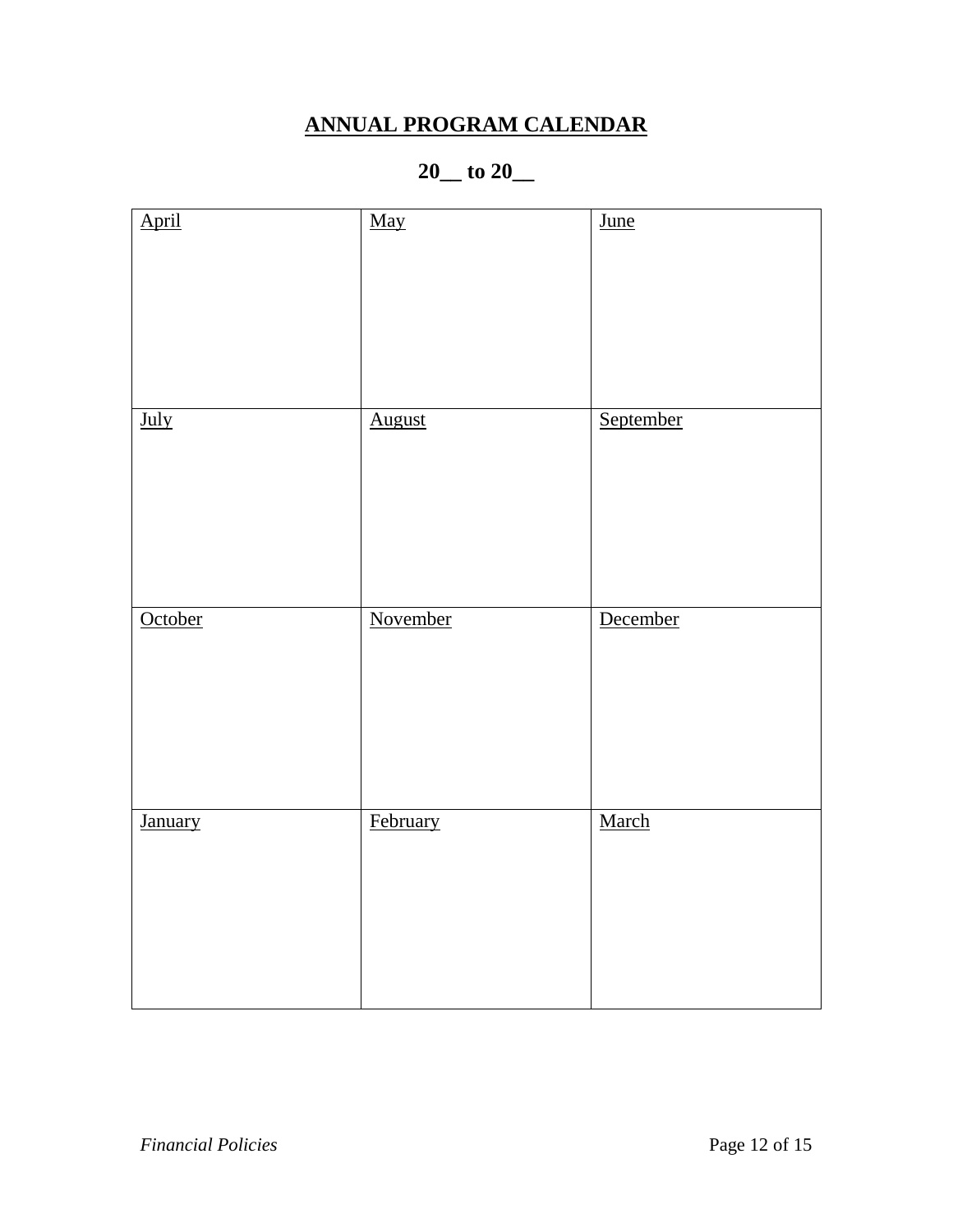# **Recreation and Wellness Report**

Community:\_\_\_\_\_\_\_\_\_\_\_\_\_\_\_\_\_\_\_\_\_\_\_\_\_\_\_\_\_\_\_

*This report is intended to provide a summary of the activities and programs outlined in your recreation & wellness plan for a six month period. Please complete semi-annually (due April 30 for October to March activities and due October 30 for April to September activities each year) and forward to the regional office. If you have any questions, please contact your Recreation & Wellness Consultant.* **(You may attach an additional page(s), if needed)**

#### For the six month period of [*Insert Month*] 20\_\_ to [*Insert Month*] 20\_\_

#### **Month: \_\_\_\_\_\_\_\_\_**

| Program or Event | participants | Number of   What were the successes and/or challenges? |
|------------------|--------------|--------------------------------------------------------|
|                  |              |                                                        |
|                  |              |                                                        |
|                  |              |                                                        |
|                  |              |                                                        |
|                  |              |                                                        |
|                  |              |                                                        |
|                  |              |                                                        |
|                  |              |                                                        |
|                  |              |                                                        |
|                  |              |                                                        |

#### **Month: \_\_\_\_\_\_\_\_\_**

| Program or Event | Number of $\parallel$ | What were the successes and/or challenges? |
|------------------|-----------------------|--------------------------------------------|
|                  | participants          |                                            |
|                  |                       |                                            |
|                  |                       |                                            |
|                  |                       |                                            |
|                  |                       |                                            |
|                  |                       |                                            |
|                  |                       |                                            |

#### **Month: \_\_\_\_\_\_\_\_\_**

| Program or Event |              | Number of   What were the successes and/or challenges? |
|------------------|--------------|--------------------------------------------------------|
|                  | participants |                                                        |
|                  |              |                                                        |
|                  |              |                                                        |
|                  |              |                                                        |
|                  |              |                                                        |
|                  |              |                                                        |
|                  |              |                                                        |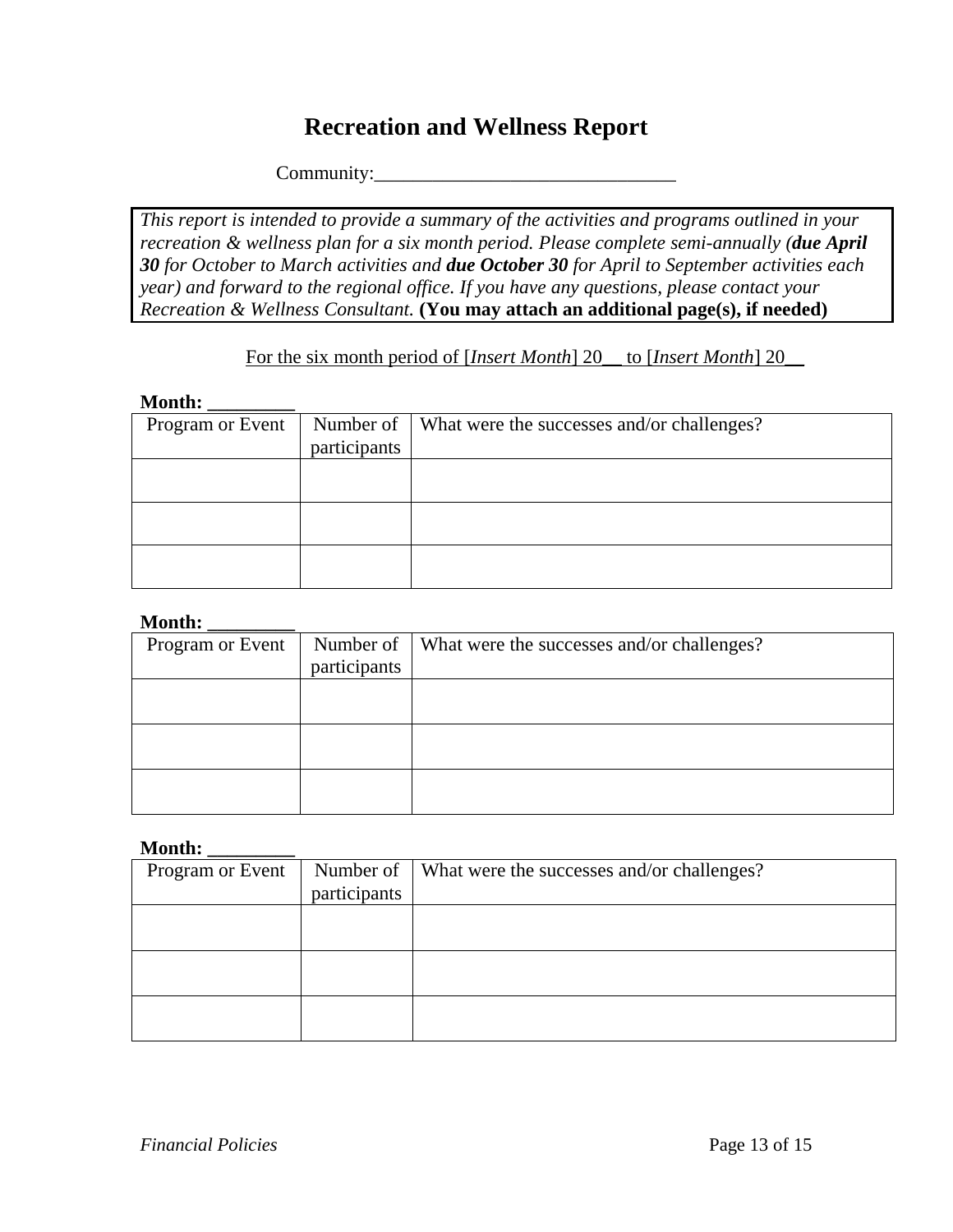#### **Month: \_\_\_\_\_\_\_\_\_**

| Program or Event |              | Number of   What were the successes and/or challenges? |
|------------------|--------------|--------------------------------------------------------|
|                  | participants |                                                        |
|                  |              |                                                        |
|                  |              |                                                        |
|                  |              |                                                        |
|                  |              |                                                        |
|                  |              |                                                        |
|                  |              |                                                        |

#### **Month: \_\_\_\_\_\_\_\_\_**

| Program or Event | Number of    | What were the successes and/or challenges? |
|------------------|--------------|--------------------------------------------|
|                  | participants |                                            |
|                  |              |                                            |
|                  |              |                                            |
|                  |              |                                            |
|                  |              |                                            |
|                  |              |                                            |
|                  |              |                                            |

#### **Month: \_\_\_\_\_\_\_\_\_**

| Program or Event | Number of    | What were the successes and/or challenges? |
|------------------|--------------|--------------------------------------------|
|                  | participants |                                            |
|                  |              |                                            |
|                  |              |                                            |
|                  |              |                                            |
|                  |              |                                            |
|                  |              |                                            |
|                  |              |                                            |

- 1) How are your programs and activities meeting the goals in your annual recreation & wellness plan?
- 2) What workshops or training opportunities have (*recreation director, council member, recreation committee, volunteer*) been attended? Please specify.